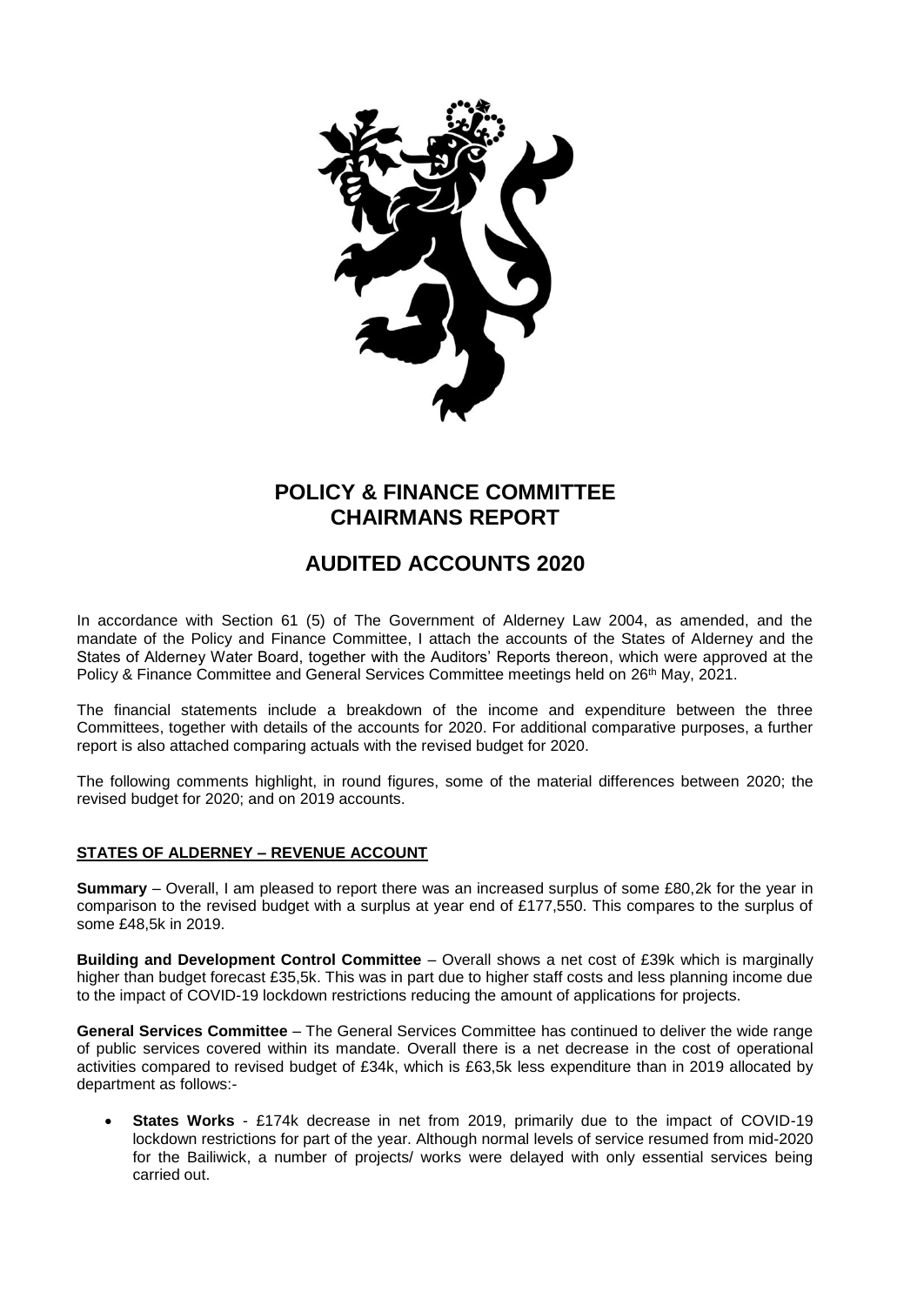- **Recreation** The Butes Centre & Island Hall rental income were initially impacted by lockdown restrictions preventing any hire/ usage during lockdown, however income recovered to exceed revised budget by £6,5k although less than in 2019. Income was also affected by COVID-19 as the Committee for Tourism & Economic Development reduced the Campsite rent to peppercorn level for the year following representation from the Campsite operator.
- **Fire Brigade**  Increase in maintenance wages costs following the appointment of the Chief Fire Officer as an established member of staff, however these were offset by reduced volunteer wages with the crew operating with only 10 of the full 12 crew normally available.
- **Civil Emergency**  £15k net reduction in expenditure from revised budget due to Harbour electing to "opt out" of the CEFAS program due to the difficulty of maintaining it during lockdown. No samples were collected or shipped as logistically it was very difficult to send samples away, and the laboratory was closed during the lockdown period.
- **Grants** Grants issued were £18,3k less than those issued in 2019 and £3,4k lower than revised budget, mainly due to the grant issued in 2019 for the Milk Vending machine being a one-off cost, no additional environmental grants issued in 2020. Ramsar support was also below revised budget as this was affected by lockdown restriction in the second quarter of 2020.
- **Harbour** The Harbour deficit increased to £216k compared to £88k in 2019, being marginally lower than forecast in revised budget.

The Harbour was significantly affected by the lockdown travel restriction and the closure of the Bailiwick borders in 2020 due to COVID-19. The Harbour had a significant reduction in income for 2020 which specifically related to harbour dues, visitor mooring fees, crane dues and water taxi receipts. Due to the pandemic, the General Services Committee (GSC) were keen to offer their support to the visitors and therefore, during the year, free visitor mooring fees and water taxi service were provided. In addition to this, in line with the States of Guernsey, local Commercial Fishermen also received a concession towards their mooring fees for 2020. These measures were well received within the Bailiwick and undoubtedly benefited the Islands economy. Overall income was £122,9k down from 2019.

Expenditure costs were comparable to 2019 actuals and £10k less than revised budget. The increased expenditure in 2020 was attributable to no provision in the 2020 budget for the Water Taxi Service, which, due to no suitable tender proposal being received, was operated by the Harbour in 2020. These additional costs amounted to £19k. Staff costs were also higher in 2020 due to the overtime required to provide border control cover. Additional costs were also incurred in 2020 due to maintenance and repairs on the old crane and other plant which were unforeseen at when the budget was prepared. There were also further costs relating to the breakdown and repairs required on the Pilot Boat and essential repairs required on the crane shed.

**Policy and Finance Committee** – Overall there was a net decrease in operational costs of £38k compared to 2019, and is attributable by department as follows:-

 **Corporate & Democratic Services** - £103,8k net increase in overall operational activity costs. Income was down due to a reduction in income from permits, licences and fees due to COVID-19 of £3k, a reduction in income from gravel extraction royalties of £1,6k and reduction in income from Gazette notices of £2,8k.

Expenditure increased by £95k from 2019. Training costs for all departments and office cleaning services were consolidated under one budget in 2020, resulting in an increase in expenditure of £18,4k from 2019. Although savings of £35k were made on less requirement for the use of legal & consultancy services from 2019, staff costs increased from 2019 which included additional costs following the former Chief Executive's departure during the year.

- **Court** Overall net decrease of £15,8k in costs due to the Greffier leaving his post in September and a replacement not appointed until early 2021.
- **Tourism/Marketing**  Due to the pandemic and the effect on Tourism, the marketing team had to significantly re-evaluate and amend their strategy to maintain value for money wherever practicable during 2020 which resulted in a net decrease of £25k in operational activities from 2019. This included enhancing digital marketing and retaining the 2020 brochure for use in 2021 and, where possible, advertising contracts were suspended. Few events were able to take place therefore grants were significantly lower than previous years. Staffing requirements also had to be assessed following the resignation of the Director of Tourism in September.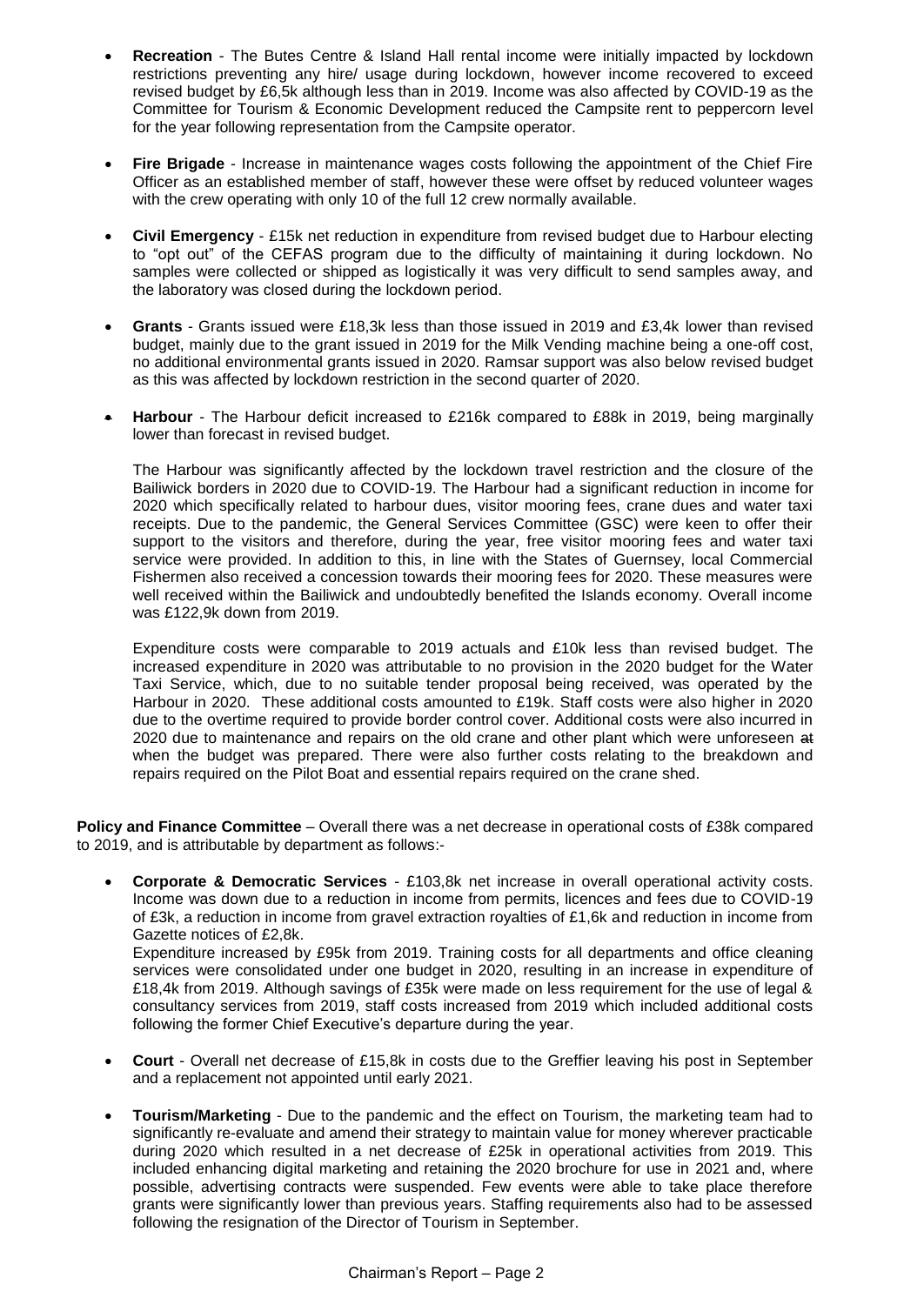- **Social & Welfare Services**  Reduced expenditure in 2020 of £11k due to reduced requirement for the School Bus during lockdown.
- **Grants** £98,1k less than in 2019 with no allocations required for Alderney Commission for Renewable Energy or the Alderney Ambulance Service in 2020. The Finance Committee considers all grants under agreed standard criteria, and organisations must satisfy these in order to be successful in applications for support.

#### **Other Operating Income**

- **Interest receivable** reduced by £28,8k from 2019 due to interest rates globally falling from the second quarter of 2020 as a result of the pandemic.
- **Numismatic Profit** was as per the current contract arrangements. **Philatelic Profit** slightly exceeded estimated income.
- **Property Transfer Duties**, although adversely affected in the first half of 2020, was £121,5k higher than revised budget and £74k more than 2019.
- **Property and land rents - GSC** Income was down by £8,5k from 2019 due to untenanted properties and the peppercorn rent agreed with the Alderney Bird Observatory for the Nunnery.
- **Vehicle Import Licence fees** Due to COVID-19 restrictions/ lockdown, there was a noticeable reduction in vehicle importations during the second quarter of the year. However, imports increased significantly in the third and fourth quarters and income was £11,9k higher than revised budget however still less than 2019 income.

## **STATES OF ALDERNEY – CAPITAL ACCOUNT**

**Summary** – Overall capital expenditure amounted to £1,237,834 excluding the transfer of £300k to the Economic Development Fund. This was £1,722,166 less than revised budget for projects with a number of projects, purchase of replacement vehicles and plant, being delayed due to lockdown and COVID-19 restrictions. Therefore although approval had been given in 2020, expenditure did not incur during the year.

The main projects carried out during 2020, (excluding replacement plant & vehicles etc.) related to:-

#### **General Services**

| Cliffs - York Hill/AEL Power Station / The Cutting          | - £20,7k  |
|-------------------------------------------------------------|-----------|
|                                                             |           |
| Replacement Personnel Fire Fighting Kit & Radio             | - £28,6k  |
| Connaught Extension (Prelims & Phase 1)                     | - £98,6k  |
| Connaught Extension (Phase 2)                               | - £133,4k |
| Connaught - Residents Rooms Refurbishment                   | - £15k    |
| Connaught Fridge/ Freezer Units Replacements                | - £10,4k  |
| Island Hall - Anne French Room Refurbishment                | - £23,6k  |
| <b>Old Connaught Repairs</b>                                | - £44,4k  |
| Fort Albert Bridge Repairs                                  | - £41,7k  |
| Waste & Recycling Container Replacements                    | - £51,4k  |
| Impôt Area Improvements                                     | - £30,5k  |
| Mooring Buoy & Block Replacements (including Mooring Chain) | - £23,3k  |
|                                                             |           |
| <b>Policy &amp; Finance</b>                                 |           |

| Website Upgrades        | - £13,3k |
|-------------------------|----------|
| Program Updates - Rates | - £50,7k |

**Water Board Grants** – £149k to the continuing improvements to the distribution network.

**Capital Income** – Income was £1,246k, which was £246k higher than revised budget however £167k less than that received in 2019.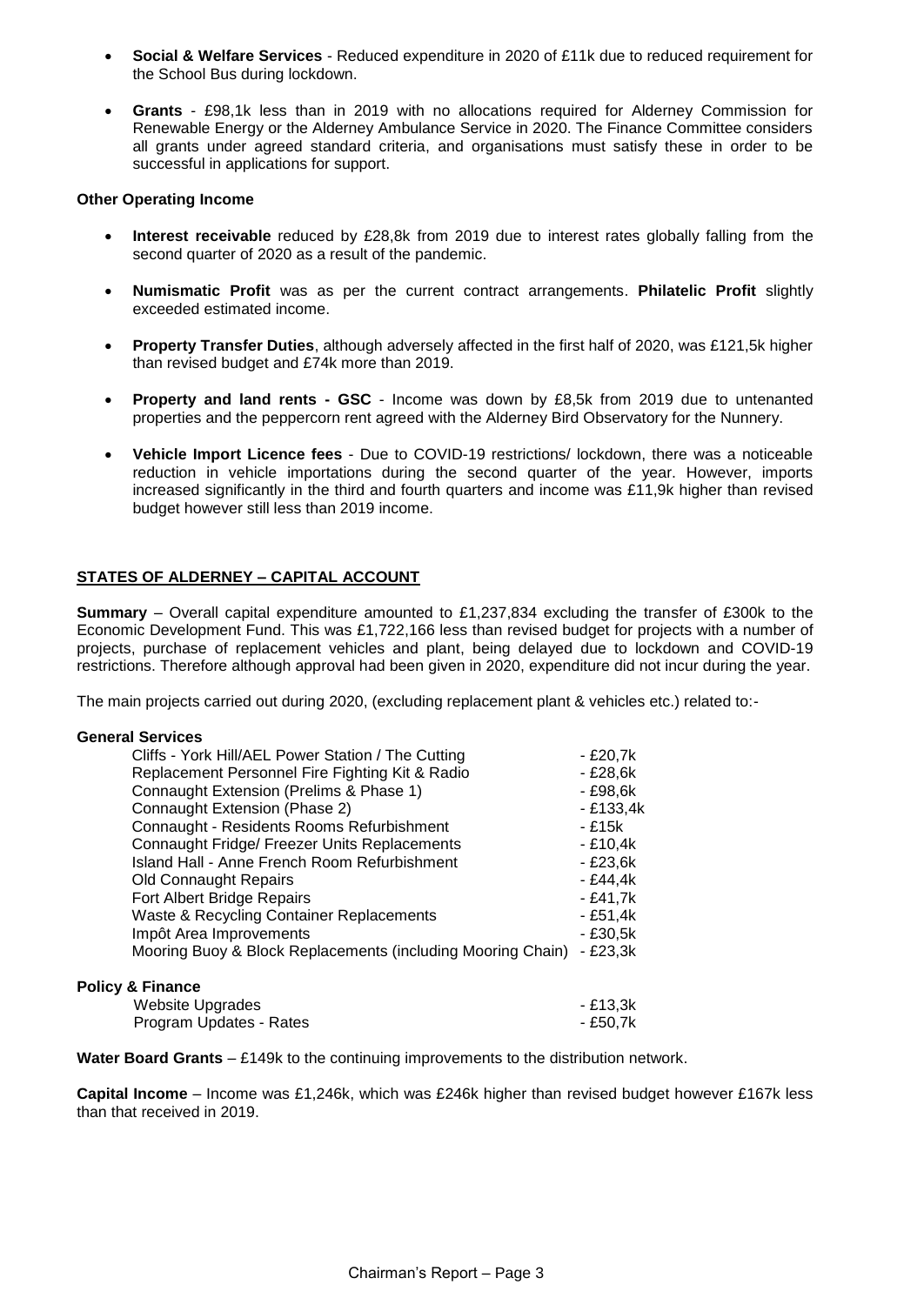#### **SUNDRY ACCOUNTS**

**Economic Development Reserve** – As previously reported, the Economic Development Reserve was established during 2014 in order to fund a number of economic development initiatives, to be funded mainly by AGCC reserves at £300k per annum. This is shown as a separate fund to ensure that any unspent balances from previous years are rolled over into the following year, the balance as at the end of the first 7 years (2014 to 2020) amounts to £174k.

The initiatives carried out in 2020 are individually listed on page 16. Often a project can span more than one financial year and can be voted in incremental stages as the project progresses.

The main areas of expenditure during 2020 were as follows:-

- Economic Development Administration and Consultancy This relates to staff costs, expenses and support services incurred in implementing economic as well as business development initiatives. In 2020 the two year contract of the Director of Business Development came to an end and a Project Support Officer was appointed to provide the necessary support for some of the economic development initiatives including the Bailiwick of Guernsey's 'Revive and Thrive' for recovery from the effects of the pandemic.
- Sea Ferry Service Subsidy In 2020, the States continued their support for a scheduled summer sea passenger ferry service between Alderney and Guernsey which was operated by the Little Ferry Company. The service continued to be well utilised by both residents and visitors when the 'Bailiwick Bubble' opened up following the end of lockdown restrictions. Operation of the service in 2021 has again received States support.
- Island's Tourism Product In 2020, the Tourism department worked with States Works, the Alderney Society, States of Guernsey Heritage and archaeologist Dr Jason Monaghan to develop The Nunnery Heritage Site. The site underwent improvements to enhance its reputation as a premier historic attraction.
- Alderney Island Pride Funds were allocated to this project in 2018, with the majority of associated projects being carried out in 2019 and continued into 2020. The Tourism Department have worked collaboratively with the States Works Department with a number of projects which focus on enhancing the Island.

**Currency Reserve Fund (page 16)** - These funds are held in a separate account and relate to a percentage of the base metal coins sold under the previous contract with the Royal Mint which is reserved in case of redemption. Due to the improved coin contract terms, only negligible amounts were required to be transferred from revenue during 2020, relating to the previous contract holder. Balance held stands at £580k.

**Insurance Deductible Fund (page 16)** - The Insurance Deductible Reserve, which has been increasing incrementally each year, amounts to £494k and covers potential liability as at the end of 2020.

**Uninsured Events Reserve Fund (page 16)** - This new fund was set up during 2019 to provide reserves to cover any uninsured events that may arise. No claims were made against the fund during the year and therefore with a further allocation made of £25k in 2020, £75k remains available in the reserve.

**Major Projects Reserve Fund (page 16)** - This was the second of the reserve funds set up in 2019. No claims were made against the fund during the year and therefore with a further allocation made of £25k in 2020, £75k remains available in the reserve.

**Helping Hands Fund (page 16)** - In April 2020, the President set up the Helping Hands Fund due to the COVID-19 pandemic to provide interim support for those members of the community who may have required financial assistance. To facilitate this, the funds donated were held by the States of Alderney. As reported on the anniversary of the setup of the fund, the fund will be closed at the end of May 2021 and any undistributed funds will be returned to those that have donated or at their agreement, given to local charities.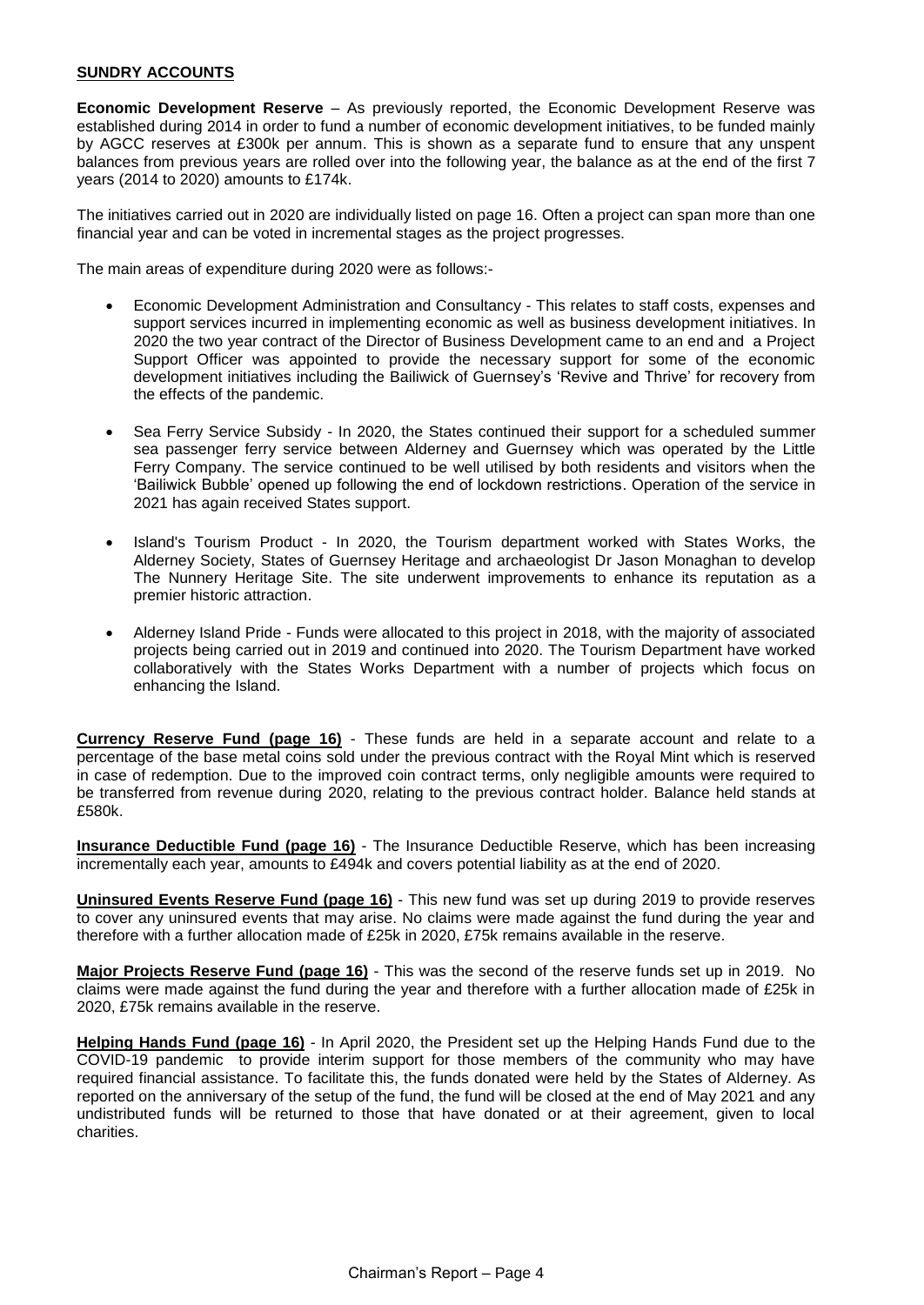**Alderney Ambulance Services (page 16)** - As reported in 2020, with the operation of the Ambulance Service being transferred over to the States of Alderney, Alderney Ambulance Service Ltd (AAS) transferred an initial sum of £30k to the States of Alderney in 2020 and cleared all their liabilities to the States up until end of September. The funds transferred were to be used to "pay" the amount the States would have recharged to AAS until year end.

In 2021, any residual balance, together with any additional transfers made once the company is wound up, will be held in an Ambulance Reserve Fund and will be used only under specific criteria (i.e. not general running costs).

**Summary of Balances (pages 17 & 18)** - These pages reflect the balances on sundry accounts, trust funds, and investments, as individually listed. Following a change to the current grant procedure and for greater transparency, a summary of relevant Grants, Subsidies and Third Party Payments relating to amounts over £1k are provided.

## **WATERBOARD – REVENUE ACOUNT**

The revenue account is showing a surplus for the year of £118,026, which was £37k more than revised budget, and compares to £33,7k in 2019. The Water Board objective is to raise revenue to meet its running costs in any year. This was achieved in 2020 and surpluses continue to be held each year in reserves.

As in all areas within the control of the States of Alderney, budget holders were asked to focus on requirement and affordability in 2020. In light of the COVID pandemic, staff had, from the second quarter, been required to re-prioritise work streams and identify any areas where savings could safely and appropriately be made. However, due to the nature of the services being provided by the Board, it should be noted that COVID-19 had a relatively minor effect on the overall operations of the Board.

#### **Income**

The increase in income from 2019 is the result of the 2020 increase in rates of 5%. However, due to the closure of hotels and businesses during lockdown, the revised budget for metered income had been reduced by £10k to reflecting the reduction in overall usage. With free movement within the 'Bailiwick Bubble' from late June 2020, visitor numbers increased and resulted in the revised budget being exceeded by £17k at year end 2020.

#### **Expenses**

- **Salaries & Wages** The figure shown for salaries & wages at £164k is the net figure, after the transfer of £14,7k of capital project recoveries as a result of using in-house labour & supervision. The net figure is lower than anticipated at budget and compared to previous year due to the retirement of the Water Board Manager and proposed changes to the Management/ staffing structure.
- **Water Treatment & Testing** On budget and comparable to 2019 actuals. This was due to less requirement of treatment materials with the improved distribution network/ system using less expensive products.
- **Pumping costs** £3,3k less than prior year and £3,8k under revised budget due to less usage in the second quarter of 2020 due to lockdown restrictions, reduced telemetry charges and less failures on the system all being contributing factors.
- **Mains, Machinery & Materials** Significant reduction in expenditure compared to 2019 of £20k with improvement to distribution network/ system continuing to keep costs down.
- **Administration Charge** The Water Board revenue account is subsidised by the States of Alderney, with £57,6k charged as an administration charge to cover the whole operation, which would be significantly higher should the Board be treated as an independent Company with full overhead charges. As previously agreed this figure is being incrementally increased annually in order to eventually remove the subsidy however this is only reflecting staff costs with no other overheads.
- **Motor Vehicle Expenses** Less than previous year due to the vehicle replacement program and less usage during lockdown restrictions in quarter 2 of 2020.
- **Accountancy & Audit** As per the new contract agreed with Grant Thornton in 2020.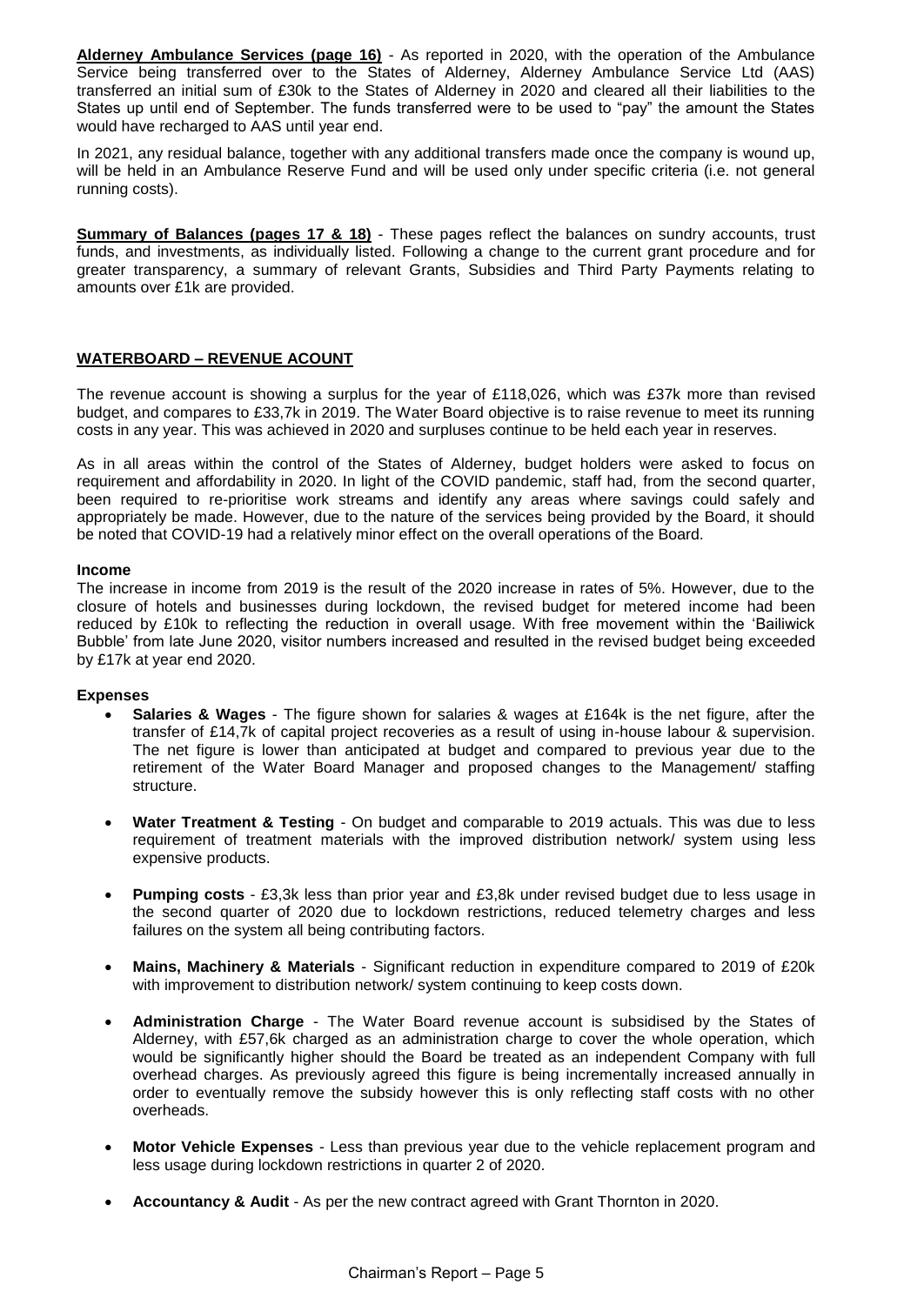**Bank Charges** - A decrease from 2019 directly relating to lockdown restrictions in the second quarter of 2020 which meant invoices could only be paid by cash, cheque or online banking and therefore card charges were not incurred over that period.

## **WATERBOARD – CAPITAL ACCOUNT**

The Water Board capital projects have been funded by capital grants from the States of Alderney, totalling £2,849,700 (as at 31st December 2020).

In 2020 these related to the distribution networks Phases 9, 16, 18 & 19, approved to the total of £149,000 (Phase 9 Lower Section £36,000, Phase 9 Upper Section £55,000, Phase 16 £26,000, Phase 18 £22,000 & Phase 19 £10,000). Phases 9 (Lower Section), 12 and 18 was completed and capitalised during 2020.

Balance Sheet (Page 6) - The Water Board general reserve is healthy at £867k (2019 £749k). This represents the accumulated revenue surplus from previous years. Reserves are held in current and deposit accounts which also include the unspent capital grants paid in full from the States of Alderney (see note 4 on page 8).

A review of reserves and balances is being undertaken during 2021 which will result in greater clarity on the rationale for reserves in future disclosures.

## **PENSION SCHEME**

The deficit on the States of Alderney Public Employee Pension Scheme (1982 scheme), a defined benefits scheme, has been the largest liability of the States of Alderney for several years. This fund was closed to new employees in April 2013, and since then new States of Alderney employees have joined a defined contribution scheme.

The value of the funds under management in the scheme increased from £6.3m at the end of 2019 to £6.9m at the end of 2020.

At the end of 2020 the extract from the Actuarial Report shows that the Pension Scheme deficit has increased from £5.4m to £6.3m. This was mainly as a result of the employer contributions being less than the cost of a year's accruals of benefits on the FRS 102 basis, together with effects of changes in the demographic and financial assumptions underlying the present value of the plan liabilities. These factors have been partially offset by a significant return on plan assets during the year. Further details are shown in note 2 to the accounts on page 7.

Finally, it needs to be noted that in common with other Pension Funds, the deficit reported in the accounts reflects the discount rate assumption prescribed by accounting standards. Should the assets grow faster than this assumed yield on long-term bonds, as indeed they have done historically, the deficit will be much reduced.

## **CONCLUSION**

The COVID-19 Lockdown and related restrictions had a significant impact on the Island and considering the difficulties faced in 2020, the achievement of a surplus of £177,550 reflects the efforts of staff to contain costs; the lower levels of grant applications and approvals; and increases in income mainly from increased property sales.

Capital Expenditure was higher than 2019 but well below the forecast for 2020 mainly due to delays to capital projects and purchases. Capital infrastructure projects will continue to be a focus in the coming years.

The erosion of the Alderney Gambling Control Commission ("AGCC") income continued to be a concern with the 2020 level of £1.25m being some £0.16m below the 2019 level of £1.41m. Discussions continue with the AGCC, however, the market conditions towards the end of 2020 were not encouraging when considering the 2021 budget. At a recent meeting with the AGCC we are encouraged that our significant reputation is resulting in increased license uptake due to reputational impacts in other jurisdictions and it is projected that revenues in coming years may increase and reach past levels.